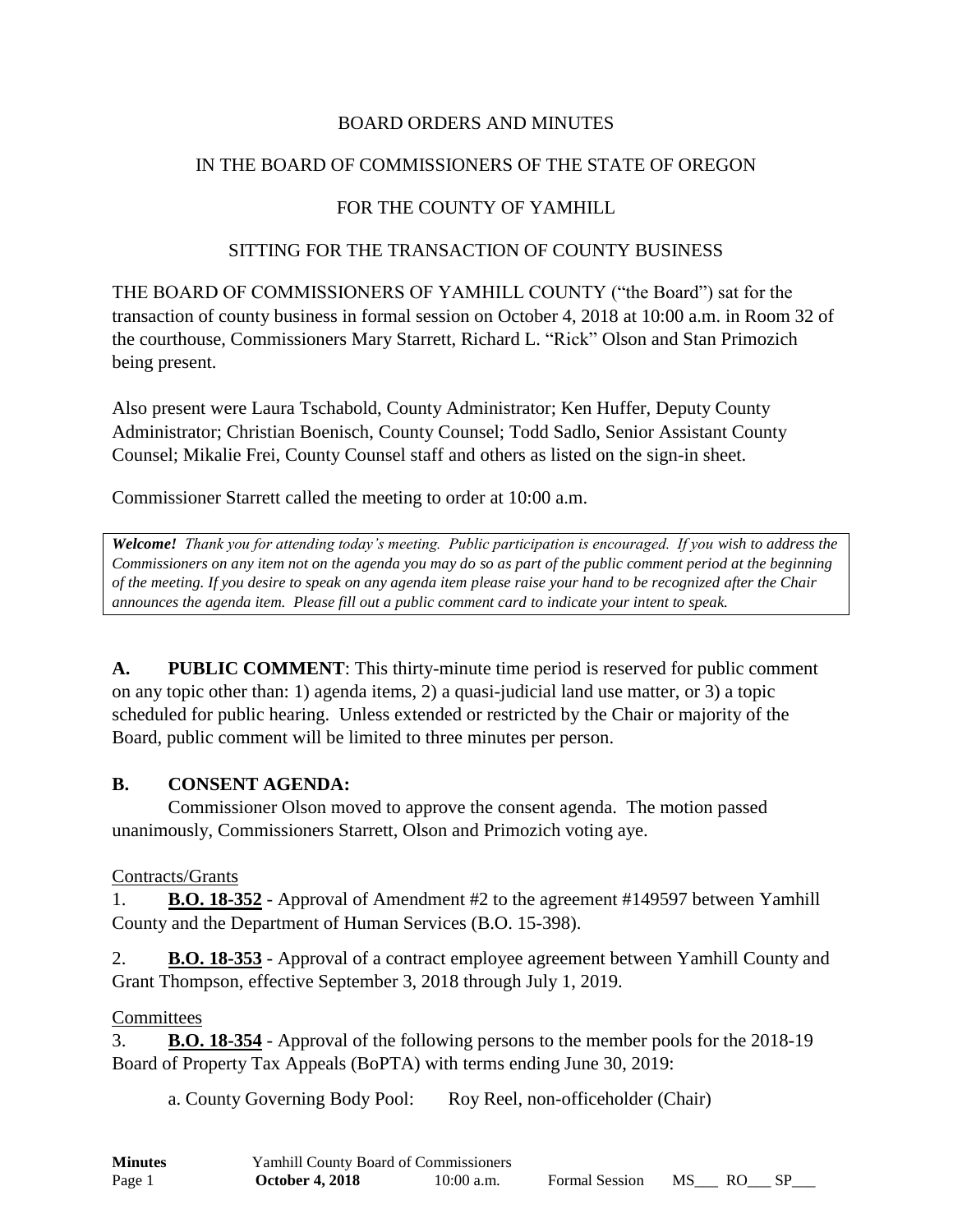|                            | Allen Springer, non-officeholder                                                                           |
|----------------------------|------------------------------------------------------------------------------------------------------------|
| b. Non-office Holder Pool: | Roy Reel, non-officeholder<br>Robin Martsolf-Hubbard, non-officeholder<br>Allen Springer, non-officeholder |

Nancy Flynn, non-officeholder

Roads

4. **B.O. 18-355** - Approval of the placement of road signs at the following locations:

a. Stop sign at Finnigan Hill Road at the intersection of Kings Grade

b. Stop sign at Tykeson Road at the intersection of Kings Grade

c. Stop sign at Kramien Road at the intersection of Corral Creek Road

d. Yield sign north bound at Parrett Mountain Road at the intersection of Corral

Creek Road.

## **C. OLD BUSINESS:**

1. **B.O. 18-356** - Consideration of the adoption of written findings in the matter of accepting the appeal of Planning Docket C-08-18/SDR-12-18, overturning the Planning Director's approval and denying the application for a conditional use permit and site design review for an eight acre solar facility on Tax Lot #5424-1700. Applicant: Blackforest Solar, LLC.

Commissioner Primozich made a motion to approve the findings of item C1. The motion passed, Commissioners Olson and Primozich voting aye, Commissioner Starrett voting nay.

**D. OTHER BUSINESS** (Add-ons and non-consent items):

Resolution

1. **B.O. 18-357** - Approval of the adoption of Resolution 18-10-04-1 proclaiming October 5, 2018 as National Manufacturing Day in Yamhill County.

Commissioner Starrett read aloud Resolution 18-10-04-1. Commissioner Olson made a motion to approve item D1. The motion passed unanimously, Commissioners Starrett, Olson and Primozich voting aye.

# **E. PUBLIC HEARINGS:** None.

# **F. ANNOUNCEMENTS:**

1. For information on county advisory committee vacancies, please refer to the county's website, [www.co.yamhill.or.us/content/volunteer-opportunities](http://www.co.yamhill.or.us/content/volunteer-opportunities) , or call the Board of Commissioners' office at 503-434-7501 or 503-554-7801 (toll-free from Newberg).

For questions regarding accessibility or to request an accommodation contact the Board of Commissioners' office at (503)-434-7501 or (503)-554-7801 (toll-free from Newberg) or email at [bocinfo@co.yamhill.or.us](mailto:bocinfo@co.yamhill.or.us)

| <b>Minutes</b> | <b>Yamhill County Board of Commissioners</b> |              |                       |        |      |  |
|----------------|----------------------------------------------|--------------|-----------------------|--------|------|--|
| Page 2         | <b>October 4, 2018</b>                       | $10:00$ a.m. | <b>Formal Session</b> | MS No. | - RO |  |